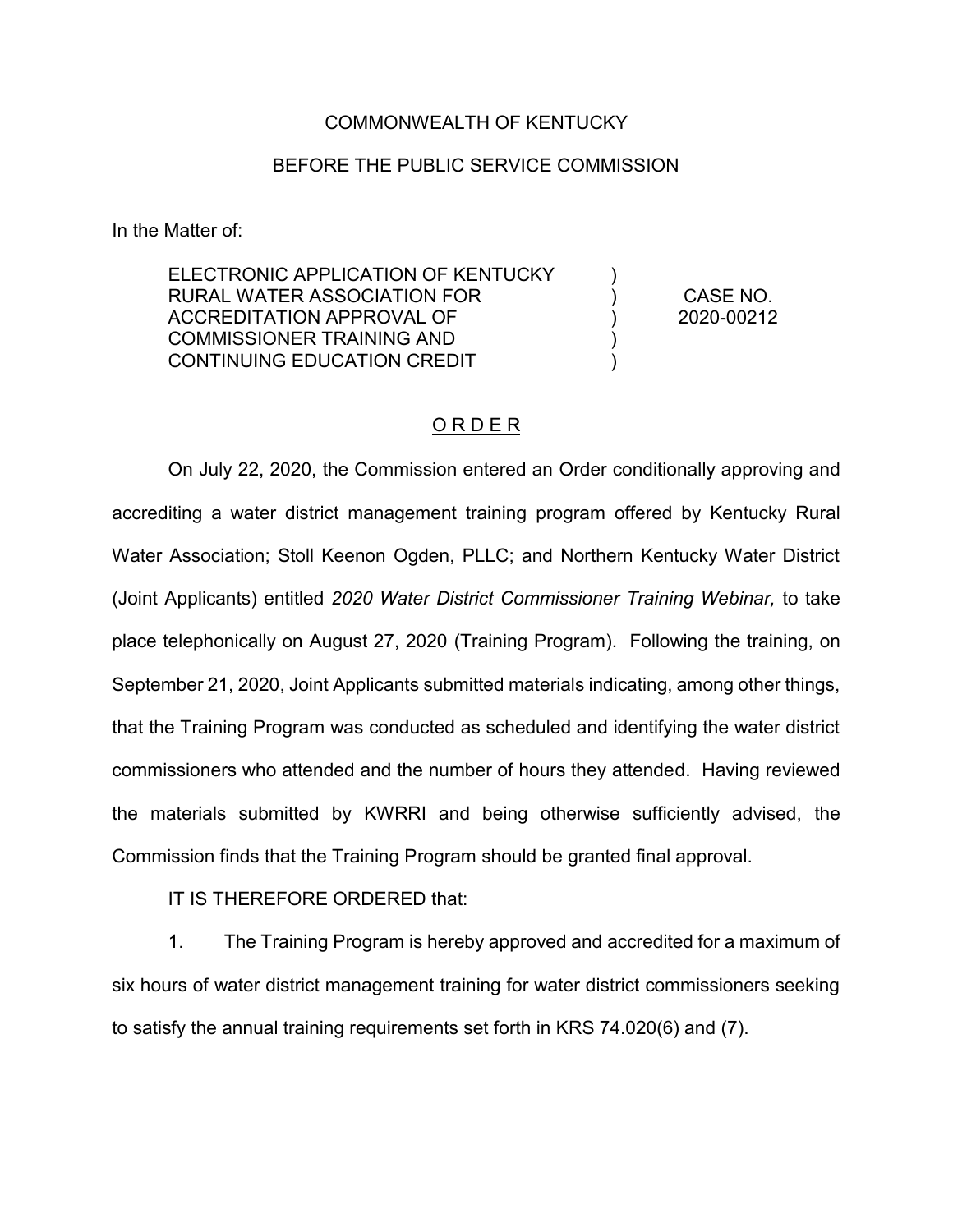2. The Training Program may not be used by water district commissioners seeking to satisfy any portion of the initial training requirement for water district commissioners required by KRS 74.020(8).

3. This matter is closed and removed from the Commission's docket.

## [REMAINDER OF PAGE INTENTIONALLY LEFT BLANK]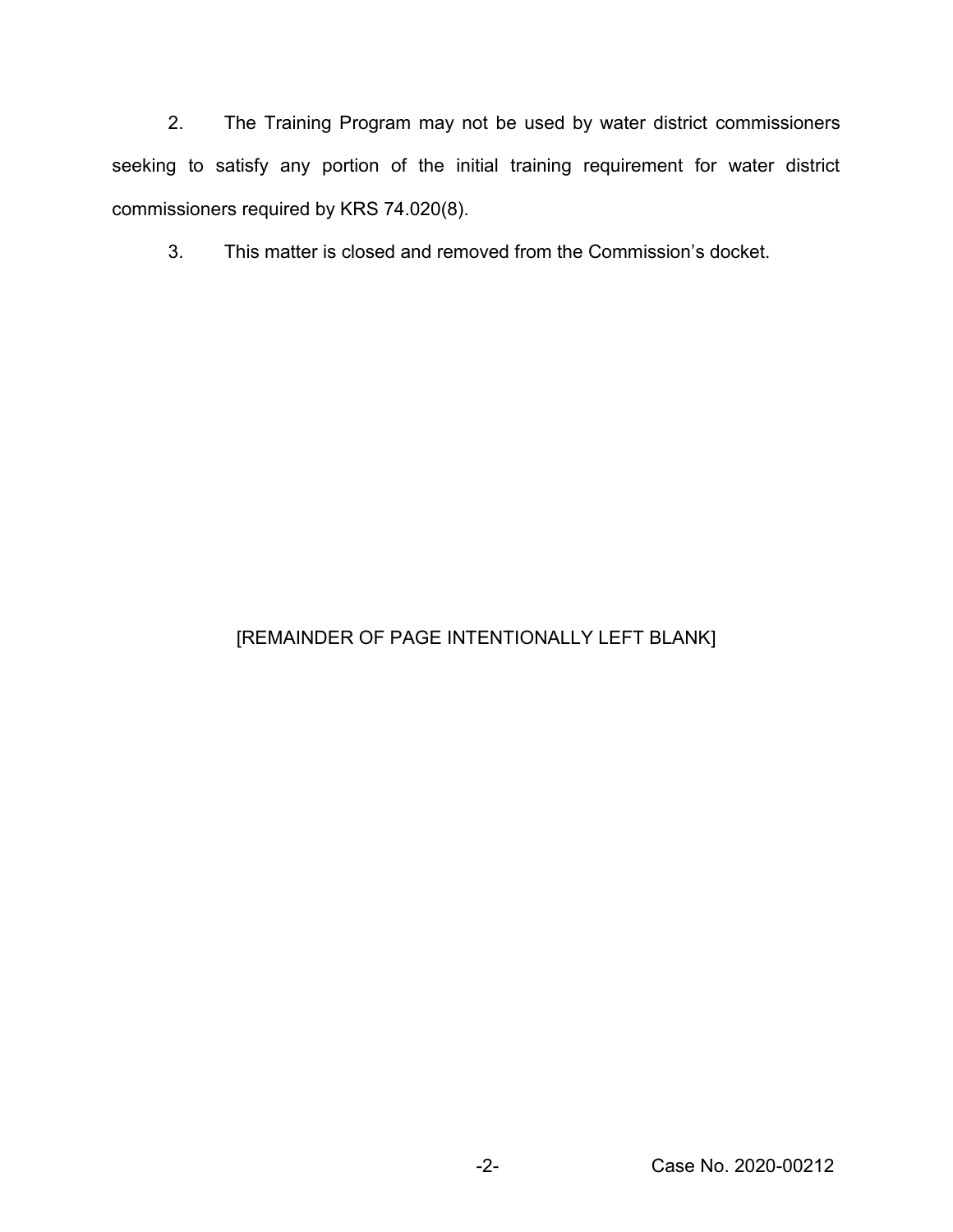By the Commission



ATTEST:

Indivel

Executive Director

Case No. 2020-00212